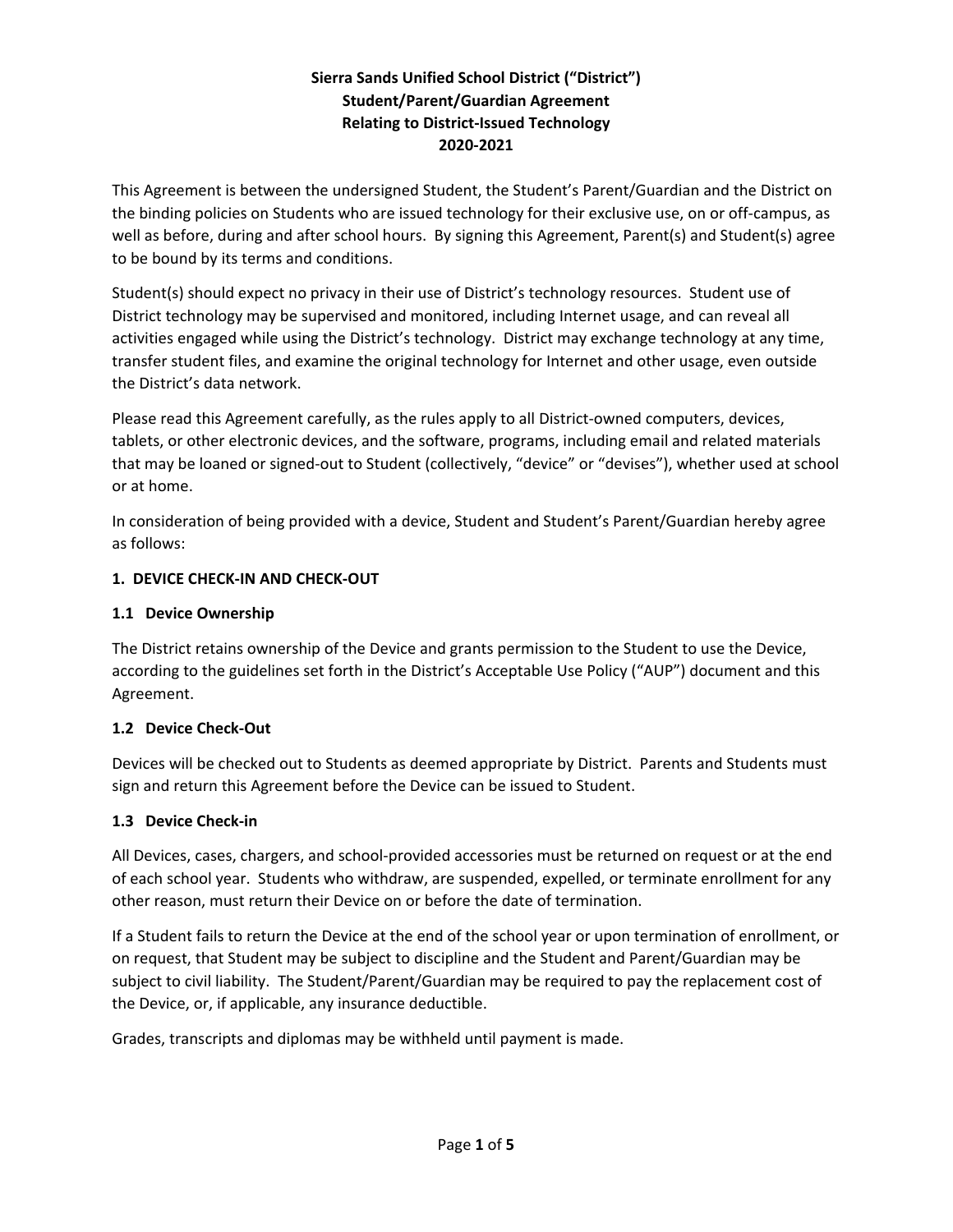### **2. TAKING CARE OF YOUR DEVICE**

### **2.1 General Precautions**

- Only use a clean, soft cloth to clean the screen, no cleansers or liquids of any type.
- Cords and cables must be inserted carefully into the Device to prevent damage.
- Devices and cases must remain free of any writing, drawing, stickers, or labels that are not the property of the District.
- Devices should always be locked or supervised directly by the Student to whom it is assigned. Devices should never be left in an unlocked locker, unlocked car, or any unsupervised area.
- Students are responsible for keeping their Device's battery charged for school each day.

# **2.2 Carrying Devices**

The protective cases provided with Devices have sufficient padding to protect the Device from normal treatment and provide suitable means for carrying the device within the school. The guidelines below should be followed:

- Devices should always be within the protective case provided by the District when being transported or not being used.
- No other items should be stored or carried within the Device case to avoid pressure and weight on the screen.

# **2.3 Device Problems**

It is Student's responsibility to maintain a working Device at all times.

If the Student's Device is not working properly, the Student needs to first talk to the classroom teacher to determine if some minor troubleshooting will take care of the problem. Let the teacher know if the problem still exists.

If the Device cannot be fixed immediately, the Student will be issued a different Device to use on a temporary or permanent basis.

Do not attempt to remove or change the physical structure of the Device.

# **2.4 Only One User**

Do not allow anyone else to use the Device that you have been assigned.

### **3. USING YOUR DEVICE**

# **3.1 Charging Your Device's Battery**

It is the Student's responsibility to maintain and use the charger. Devices should be fully charged each evening.

# **3.2 Screensavers/Background photos**

- Inappropriate media may not be used as a screensaver or background photo.
- Presence of guns, weapons, pornographic materials, inappropriate language, alcohol, drug or gang related symbols or pictures will result in disciplinary actions.
- Personal passwords are not to be used, only a District‐issued password.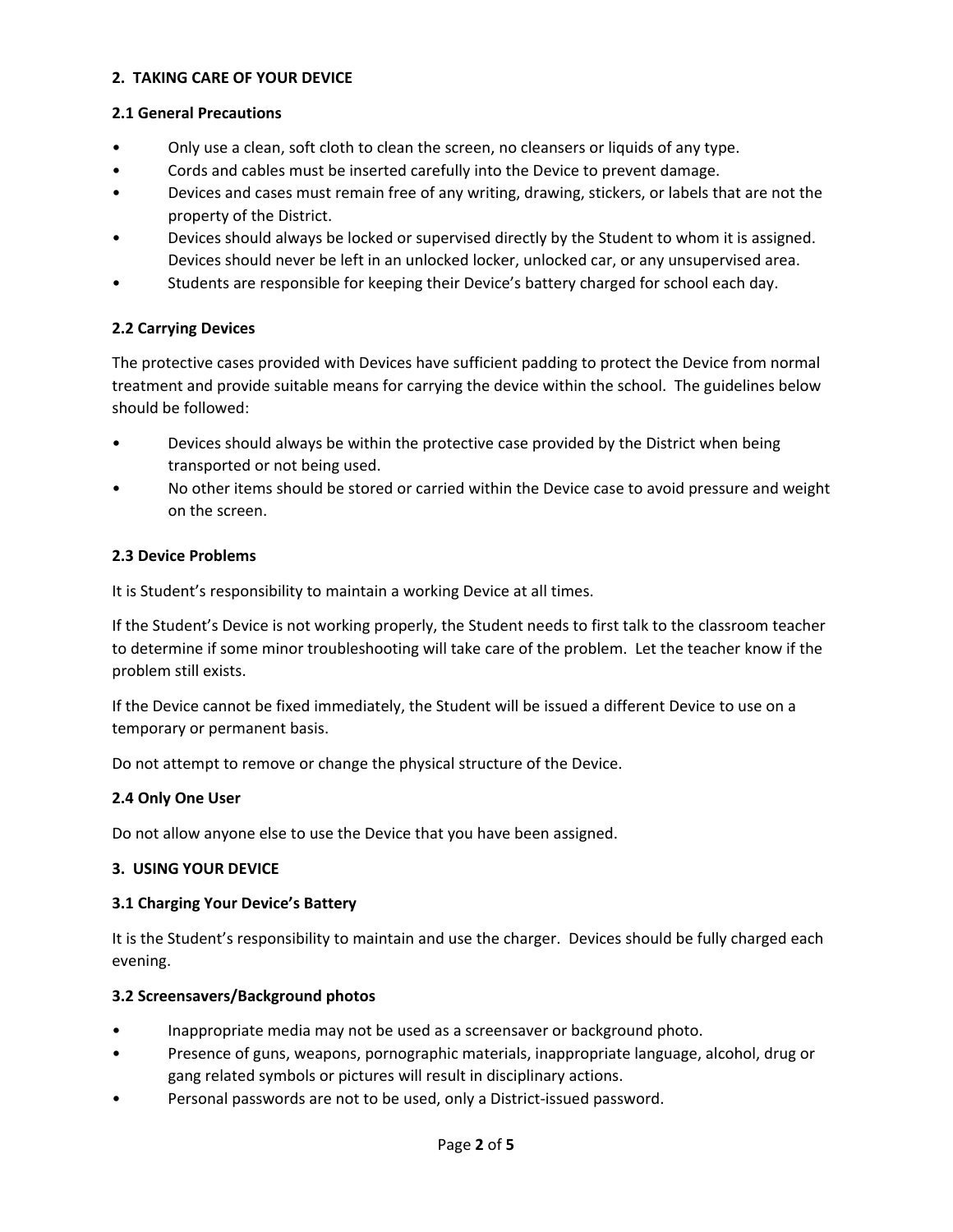### **3.3 Sound, Music, Games, or Programs**

- Sound must be muted at all times unless permission is obtained from the teacher for instructional purposes.
- Student created music and videos may be allowed on the Device at the discretion of the teacher.
- Software/apps/games must be District provided and approved.

### **3.4 Home Internet Access**

Students may use wireless networks at home to use their Devices. Students are not typically required to have Internet or wireless Internet access at home, and in times of special circumstances, as where schooling at home instead of at school, those without home Internet connections should contact their teacher to make arrangements for home Internet connectivity.

### **3.5 Device Undergoing Repair/Substitution of Equipment**

The District has a limited number of spare Devices for use while a Device is repaired or replaced, and District cannot guarantee a loaner will be available. This agreement remains in effect for such a substitute. The Student must report a broken, lost or damaged Device.

### **4. MANAGING YOUR FILES & SAVING YOUR WORK**

### **4.1 Saving to the Device/Home Directory**

Students must save work on their Devices. Devices will NOT be backed up in case of re-imaging. It is the Student's responsibility to ensure that work is not lost due to mechanical failure or accidental deletion. Device malfunctions are not an acceptable excuse for not submitting work. Teachers will instruct Students on methods of managing workflow.

### **4.2 Downloading and Personalizing the Device**

Only the District may download programs to the Devices.

Students are only allowed to stream videos as directed by the teacher.

Stickers and other markings on the Device are not allowed. Each Device is identified in the system used by the District.

### **5. SOFTWARE ON THE DEVICE**

### **5.1 Originally Installed Software**

The software originally installed by the District must remain on the Device in usable condition and be accessible at all times.

From time to time the school may need to add applications for use in a particular course and the Device must be accessible to the District.

### **5.2 Additional Software**

Students are not allowed to load extra/additional software/apps on their Devices.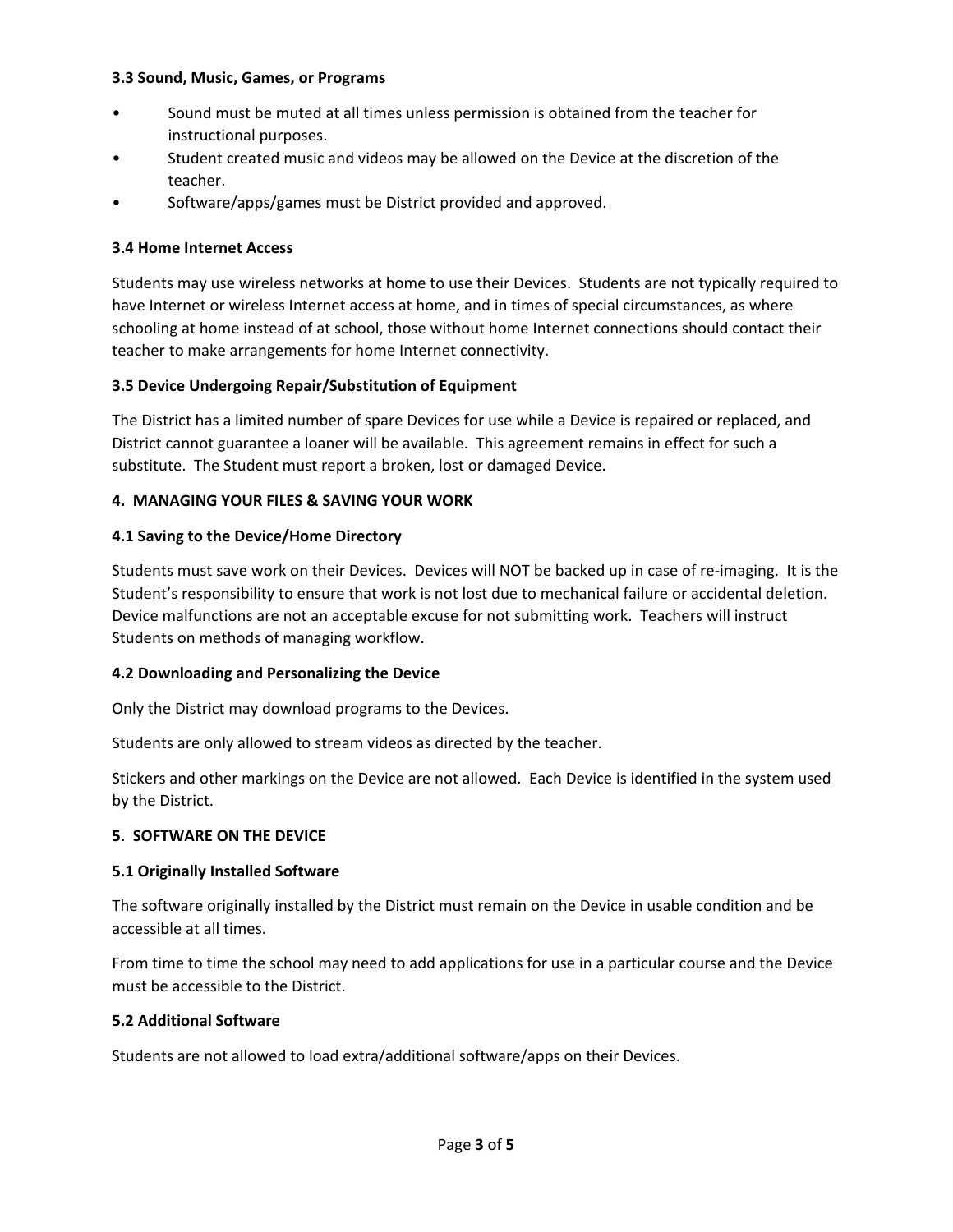If technical difficulties occur or non‐District installed apps are discovered, the Device will be restored from backup. The District is not responsible for the loss of any software or documents deleted due to a re‐format and re‐image.

# **5.3 Inspection**

Students may be selected at random to provide their Device for inspection. Any staff member may confiscate any Device at any time for any reason.

# **6. DISCLAIMER**

The District makes no guarantees about the quality of the Device provided and is not responsible for any claims, losses, damages, costs, or other obligations arising from its use. Any charges a student accrues due to personal use of the Device are to be borne by the student. The District also denies any responsibility for the accuracy or quality of the information obtained through student access to information resources.

# **7. DEVICE LOAN AGREEMENT**

# **Student Pledge for Device Use**

Your Device is an important learning tool and is for educational purposes only. In order to be loaned a Device, you must accept the following responsibilities:

- I will charge my Device's battery nightly.
- I will bring my device to school with me daily.
- I will take good care of my Device.
- I will never leave the Device unattended.
- I will not take my Device into the restrooms or locker rooms.
- I will never loan out my Device to other individuals.
- I will keep food and beverages away from my Device.
- I will not disassemble my Device or attempt any repairs.
- I will not attempt to Factory Reset my device.
- I will protect my Device when not in use by only carrying it in the case provided.
- I will use only my Device in ways that are educational, appropriate and meet District expectations.
- I will not place decorations (such as stickers, markers, etc.) on the Device or deface the serial number.
- I understand that my Device is subject to inspection at any time without notice and remains the property of the District.
- I will follow the policies outlined in this Agreement and the District's AUP while at school, as well as outside the school day.
- I will not load extra software/apps on to my Device, or subject it to unauthorized password protection.
- I will be responsible for all damage or loss caused by willful conduct, neglect or abuse.
- I agree to return the District Device, case, and power cords in good working condition.
- I will notify school officials in case of theft, vandalism, and other acts covered by protection or insurance.
- I will not cause the District to incur any cost through my personal use of the Device and will pay any charges on request.
- I understand there is no expectation of privacy in my use of the Device, at school or home or elsewhere.